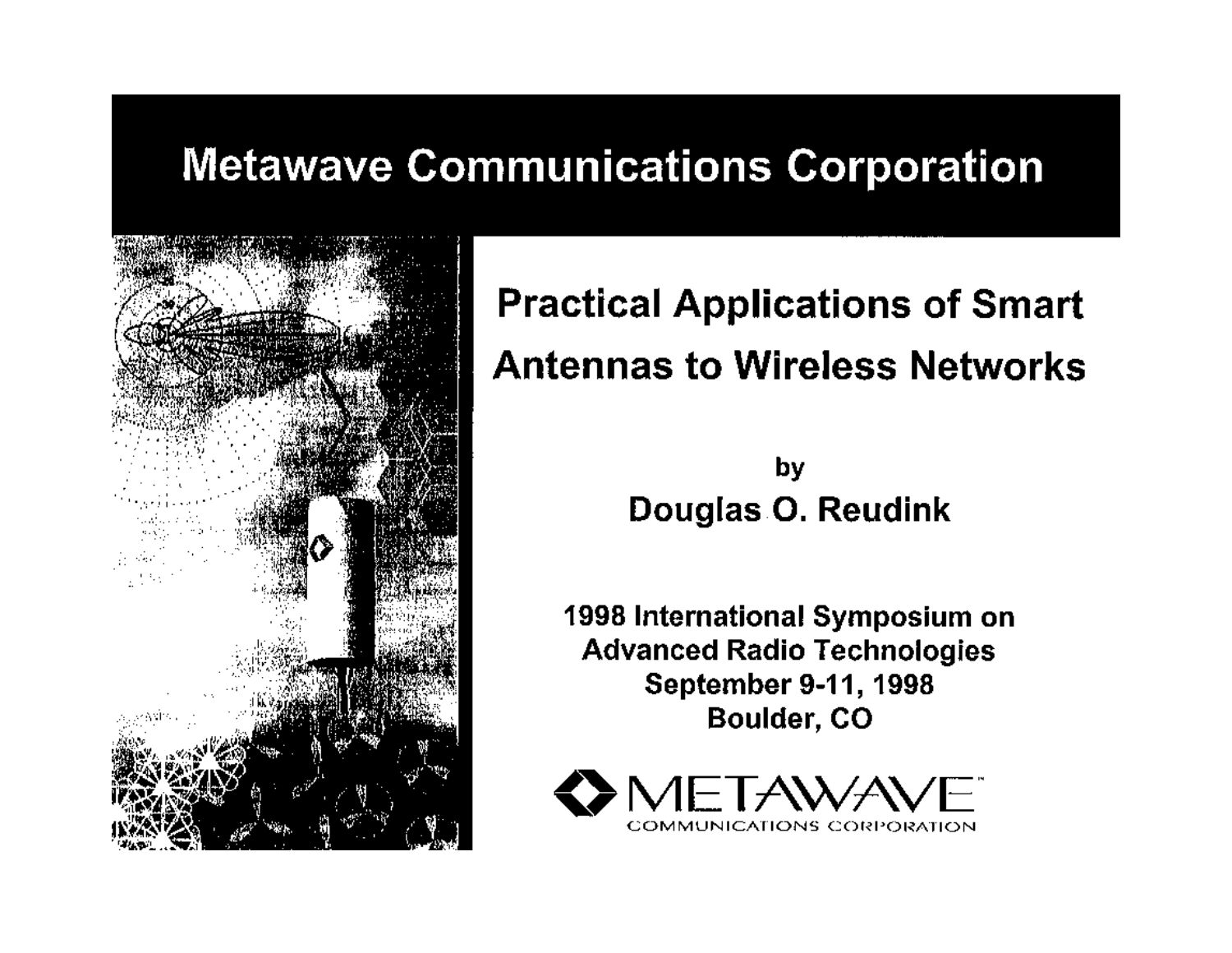# **Advantages of Smart Antennas**

- More efficient use of licensed RF spectrum
- Greater capacity from existing cell sites
- Broader, more consistent coverage
- Few cell sites required
- Reduction in antenna and tower siting issues
- Cleared spectrum for digital service
- Reduces transmit power

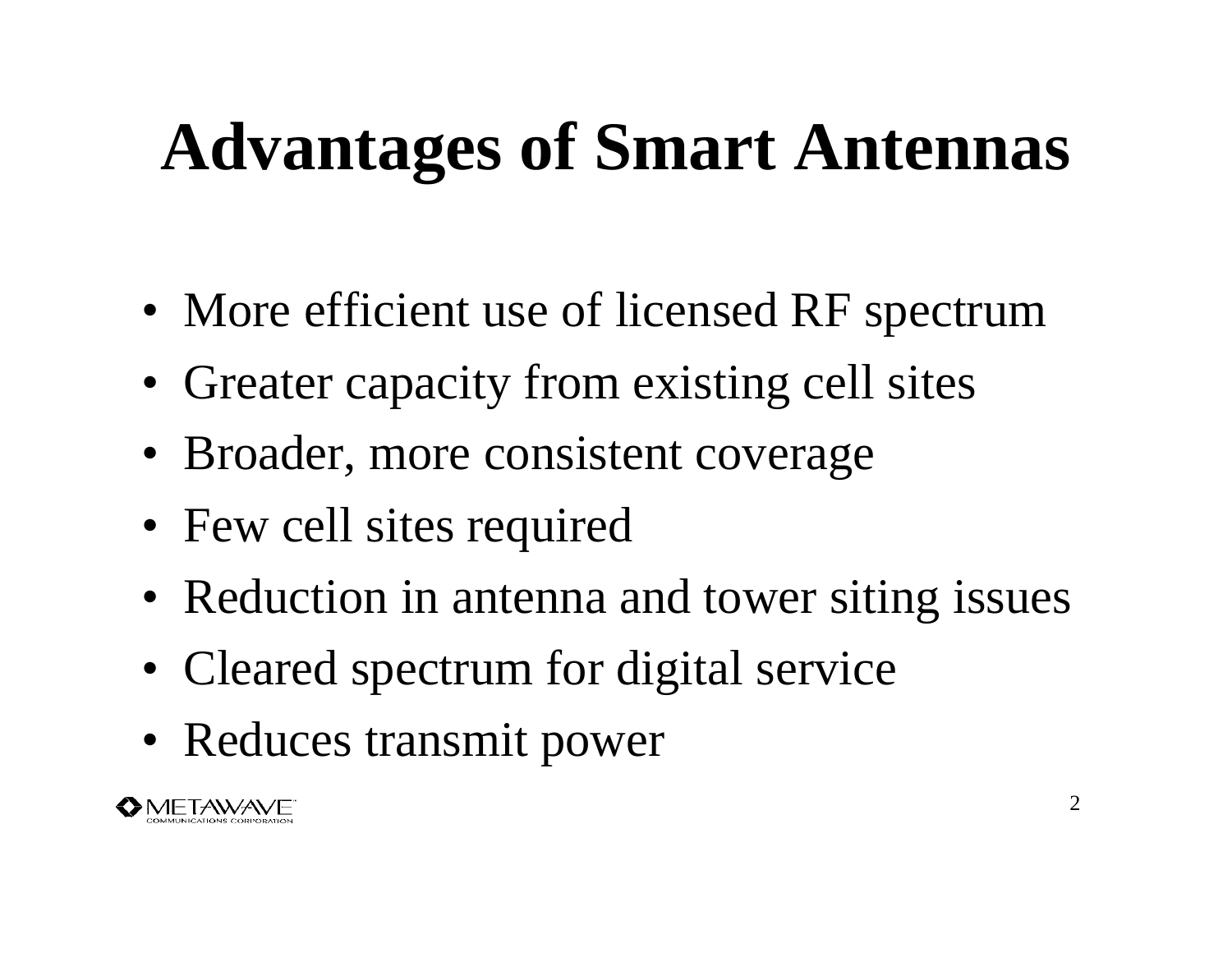# **High Gain Antennas Extend Range**

**Increased RF sensitivity** 

- Up to 11 dB over Omni
- Up to 6 dB over 3-Sector



High gain, directive antennas increase cell site range by over 40%. They improve in-building penetration and close coverage gaps experienced by 0.6W phones.

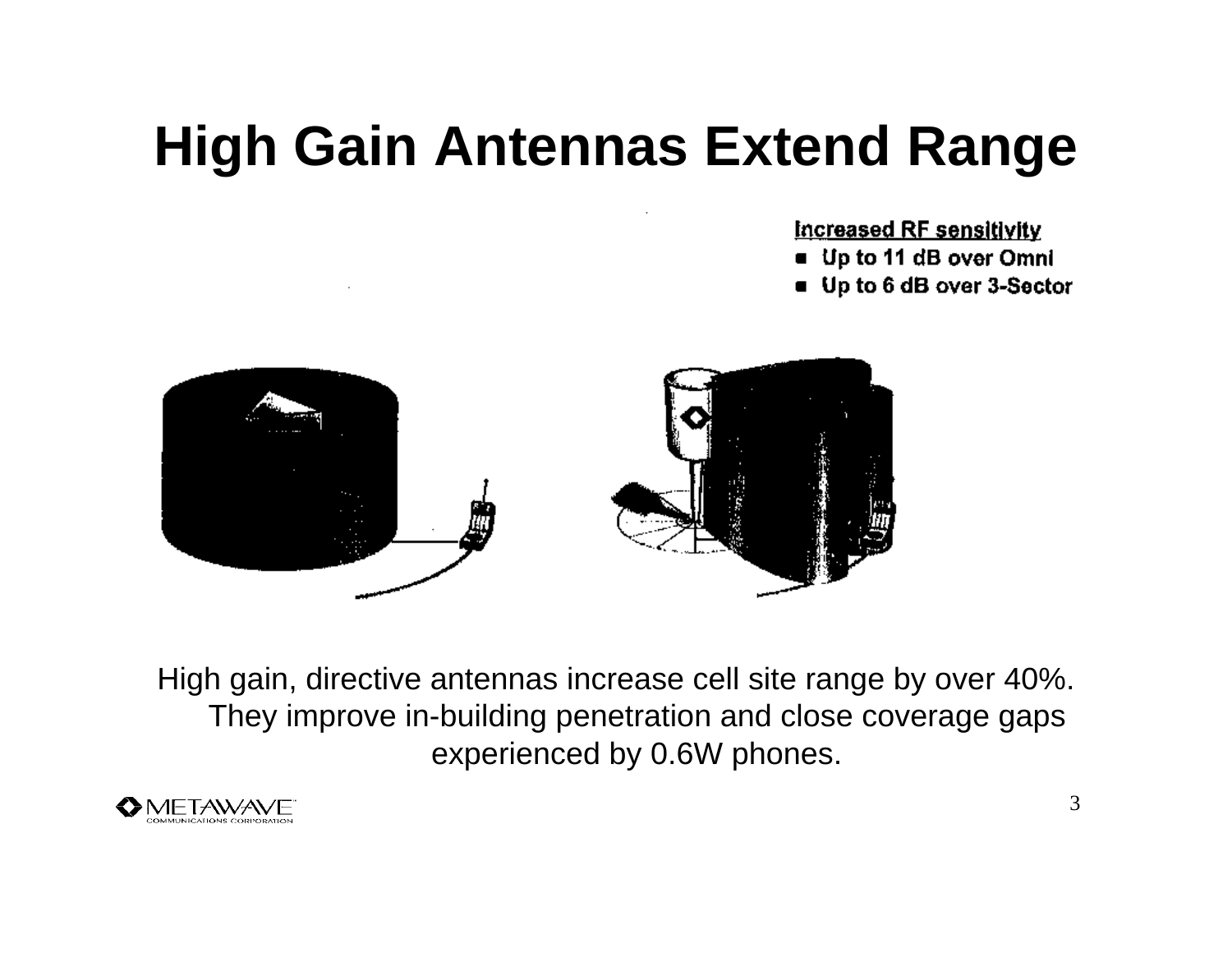# **Expanded Footprint, Few Cell Sites**



Smart antennas can double a cell's footprint, thereby reducing the number of cells needed to cover an area. This helps avoid antenna and tower siting issues.

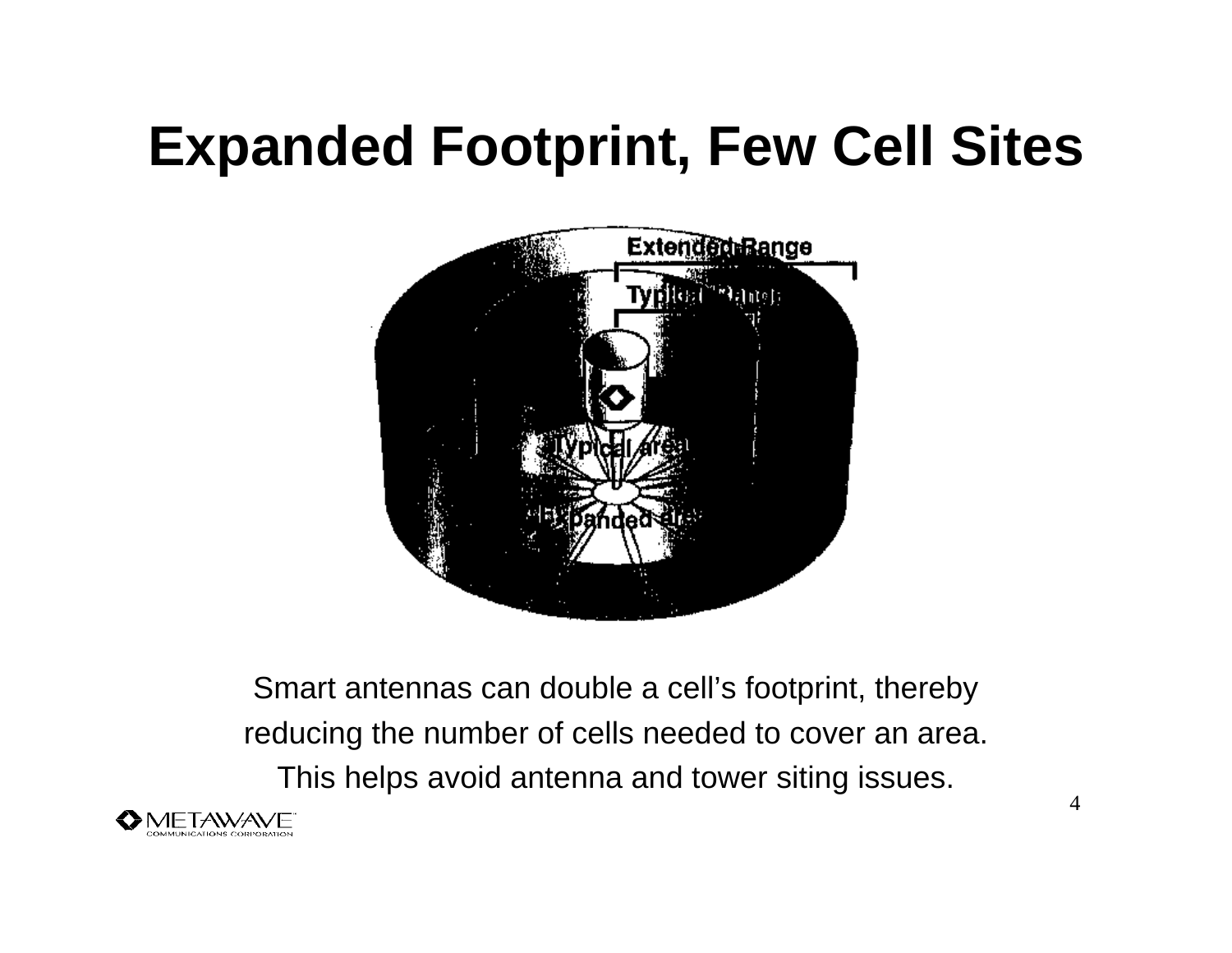# **Propagation Loss**

**Hata Model** 

$$
L = L_o + S \log d
$$

 $L_o$  and  $S$  = Functions of the frequency, antenna height and area (e.g. urban, suburban, rural, etc.

 $d =$ The distance between transmitter and receiver

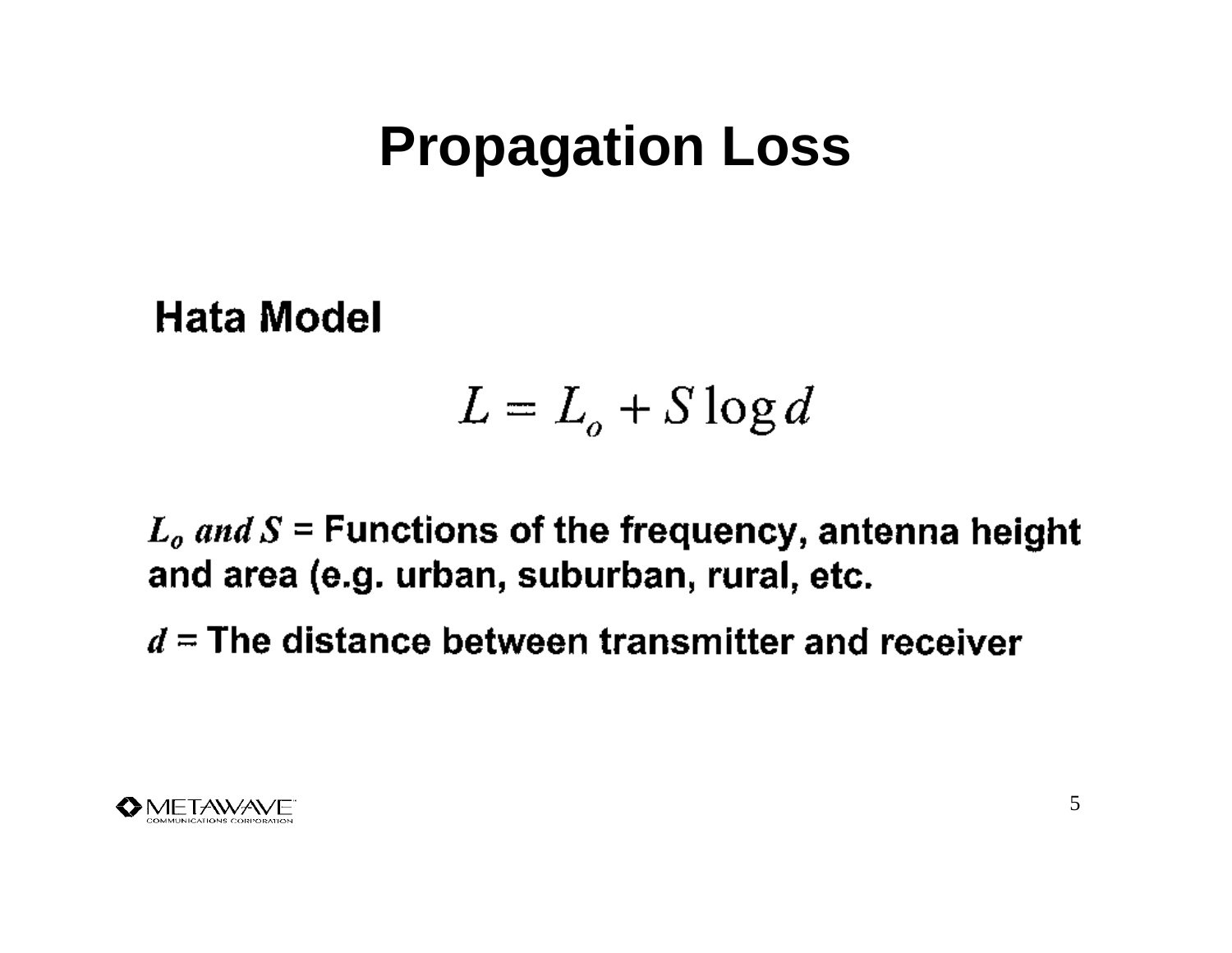# **The Hata Propagation Model**





C Multiple Access Communications Limited 1997

6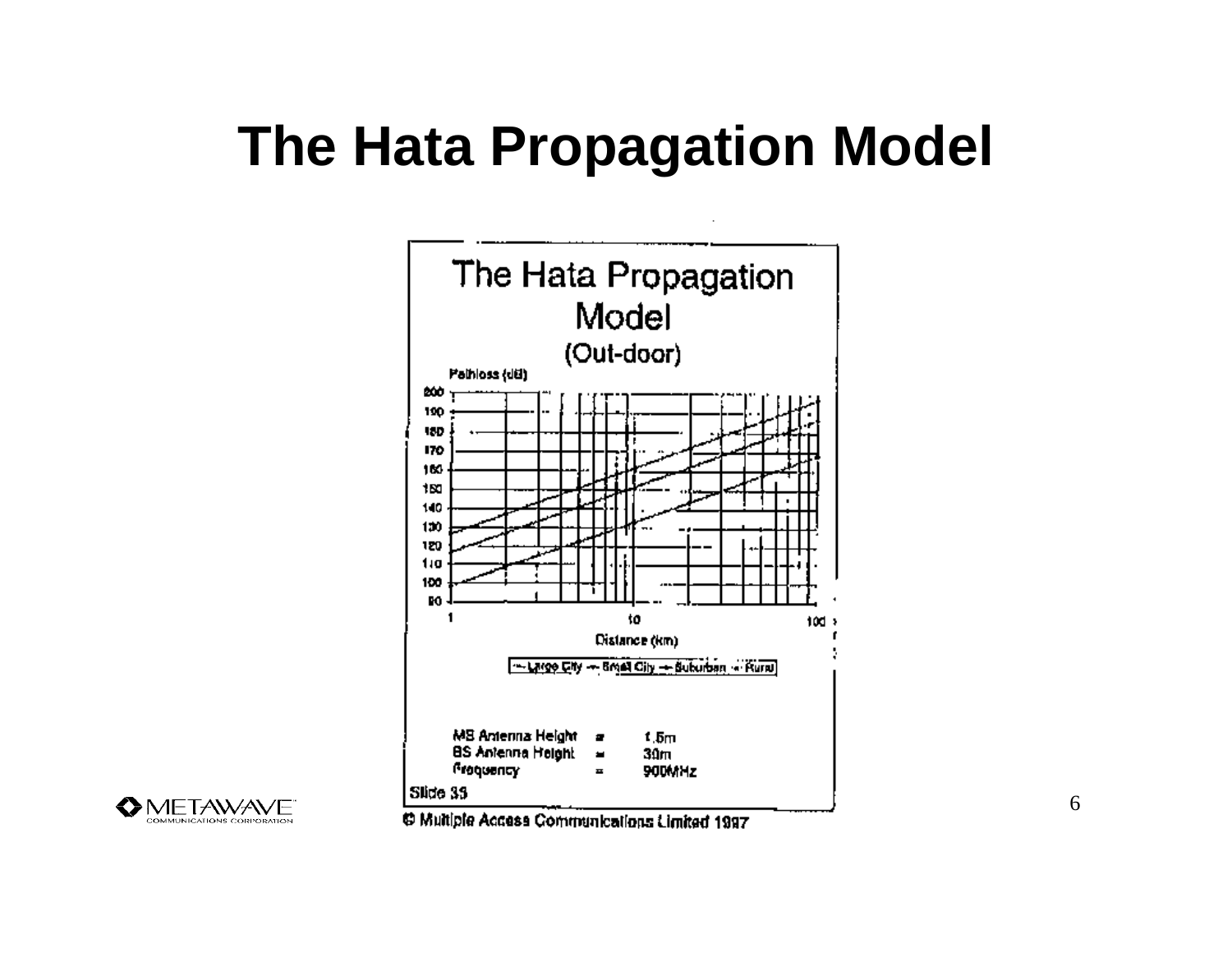## **Propagation in Mobile Radio**



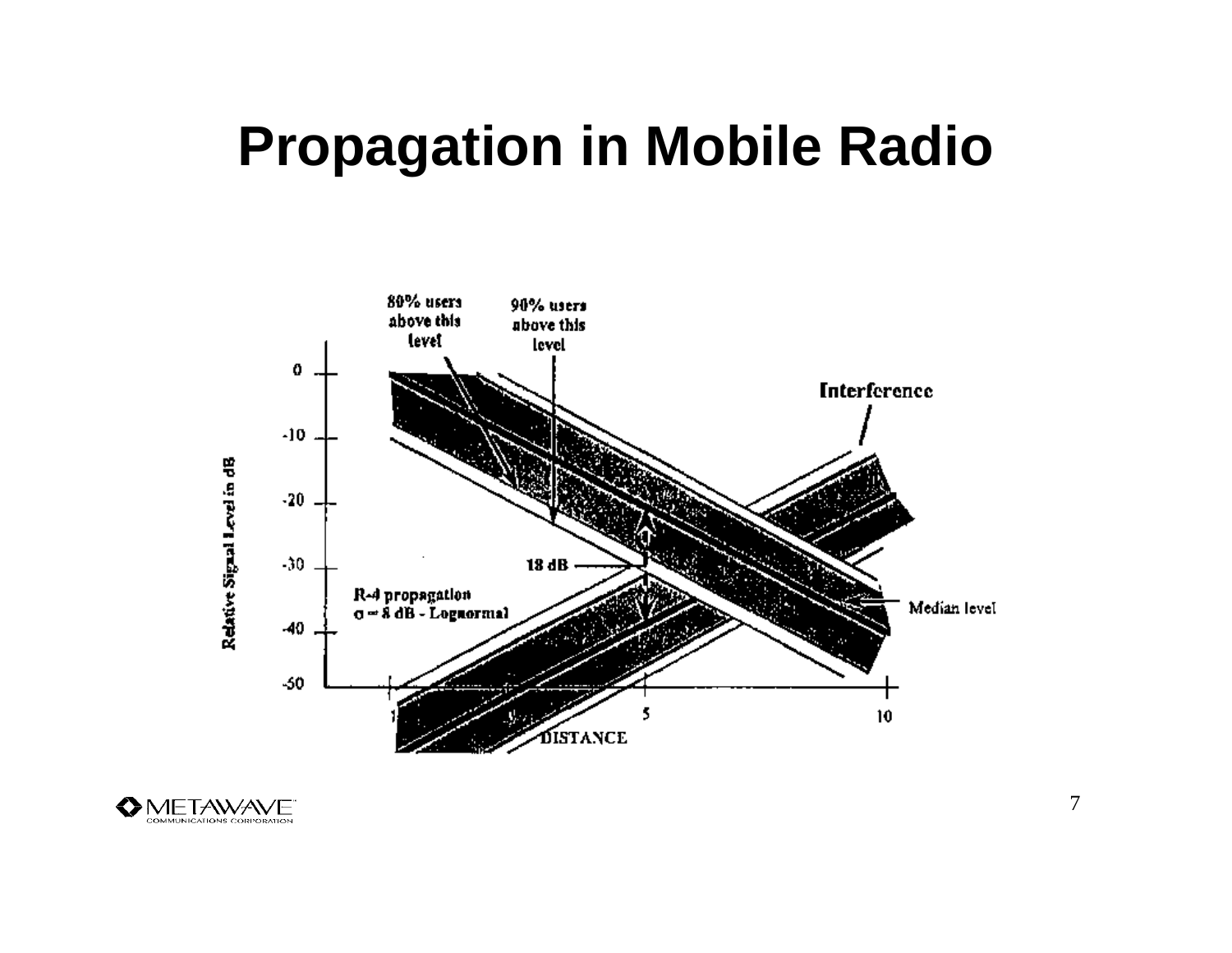## **Reuse Patterns (N=3, 4 and 7)**



 $N=3$ 

 $N=4$ 

 $N=7$ 

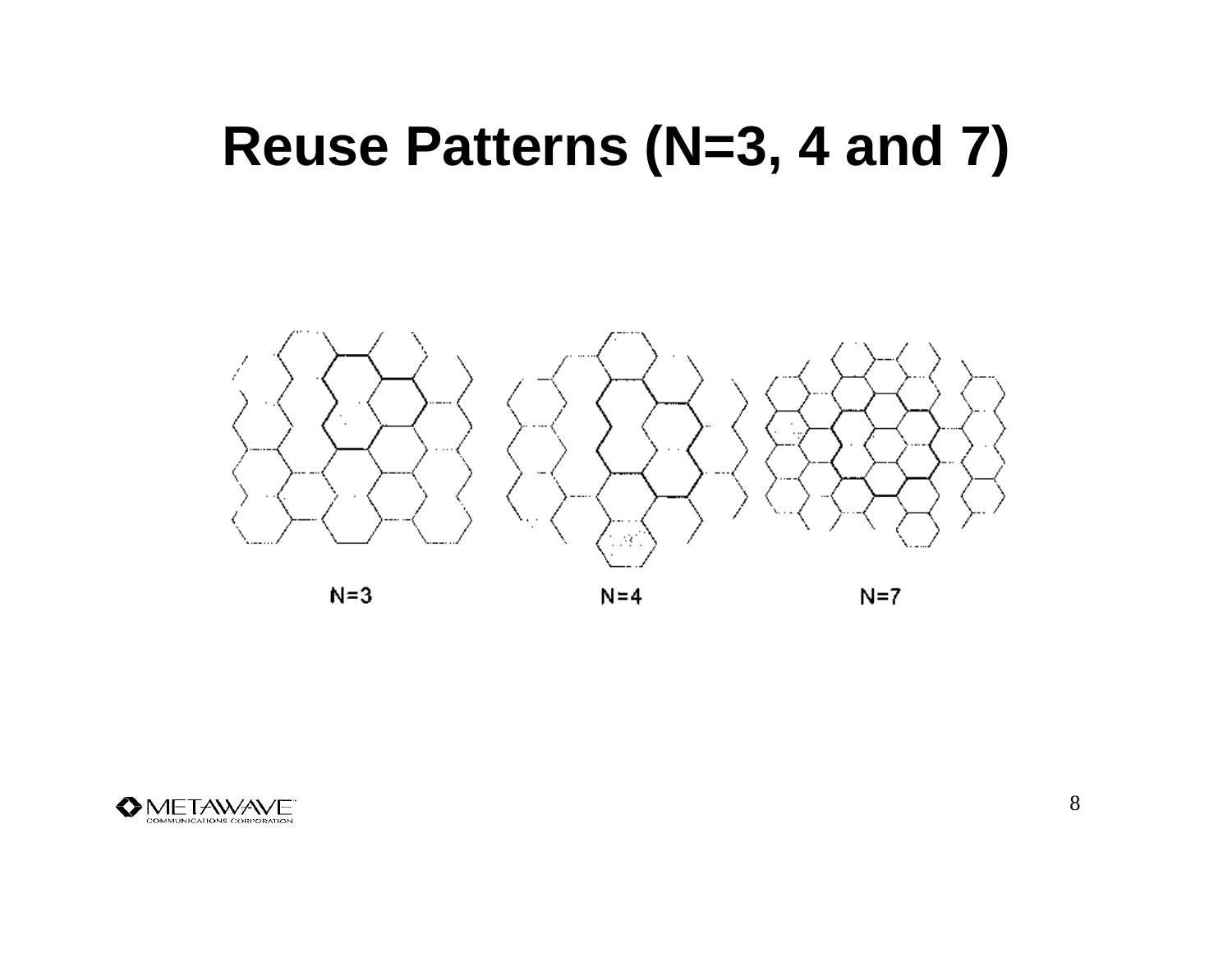## **Sectorization**



omni trunking

3-sector trunking

Reduces interference but reduces capacity because few channels are available to handle peak demand.

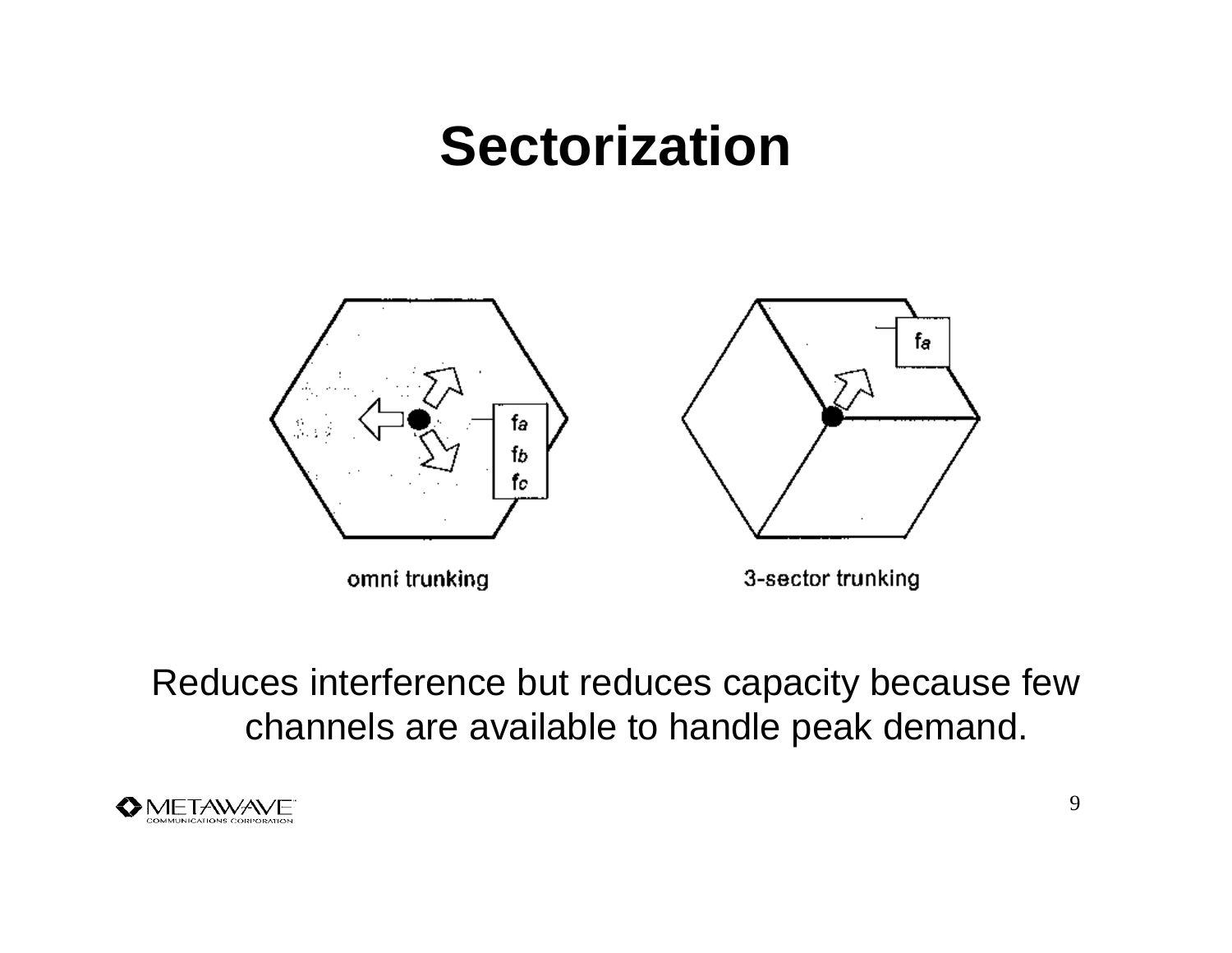## **Channel Usage Efficiency**

**Erlang B Formula** 
$$
P_B = \frac{a^n / n!}{\sum_{k=0}^n a^k / k!}
$$

 $a$ = Offered traffic in Erlang (I Erlang corresponds to one circuit occupied during one hour)  $n=$  The number of available channels

**Channel Usage Efficiency (or loading factor)**  $\eta = a(1 - P_R)/n$ 

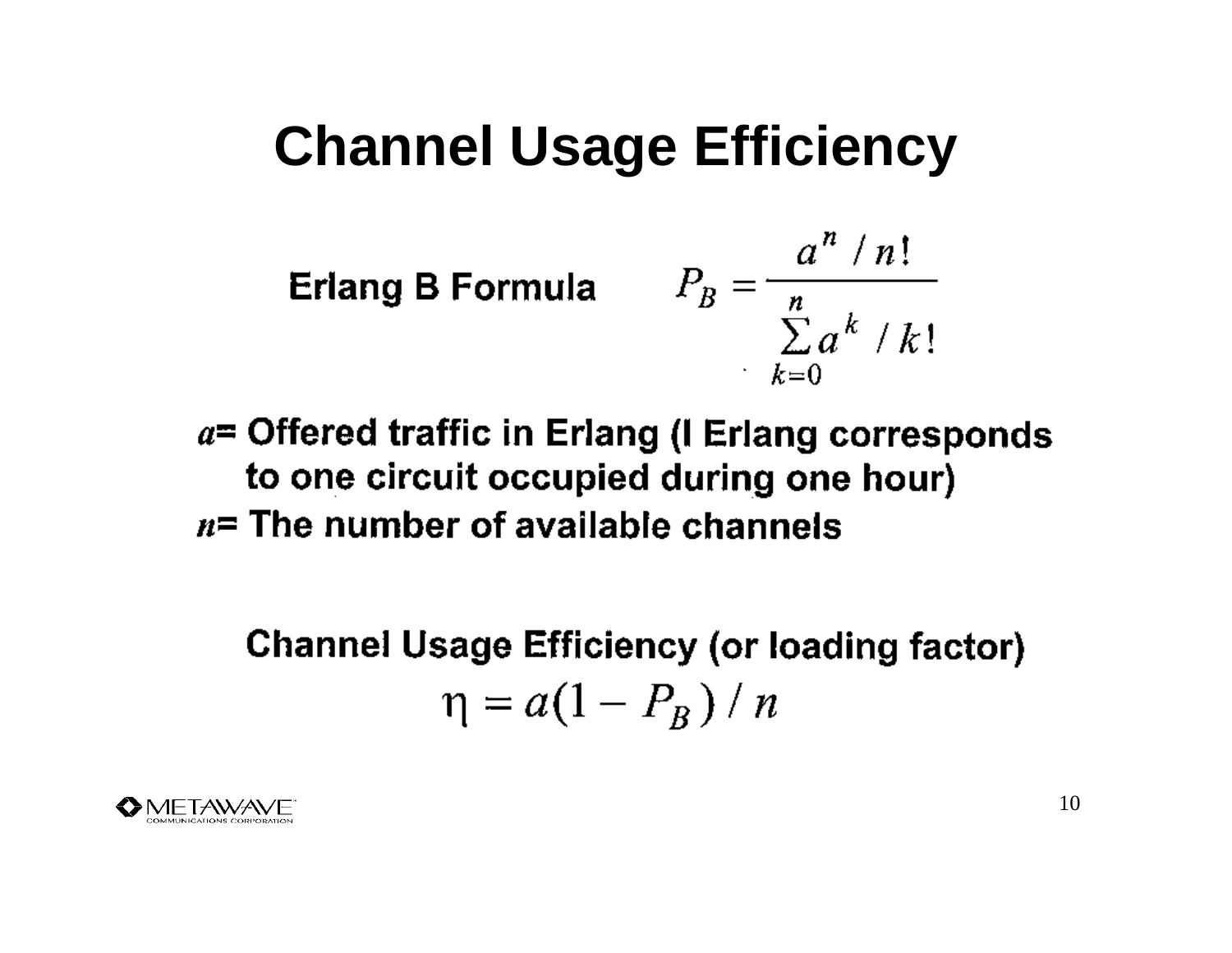#### **Channel Usage Efficiency versus Blocking Probability**





11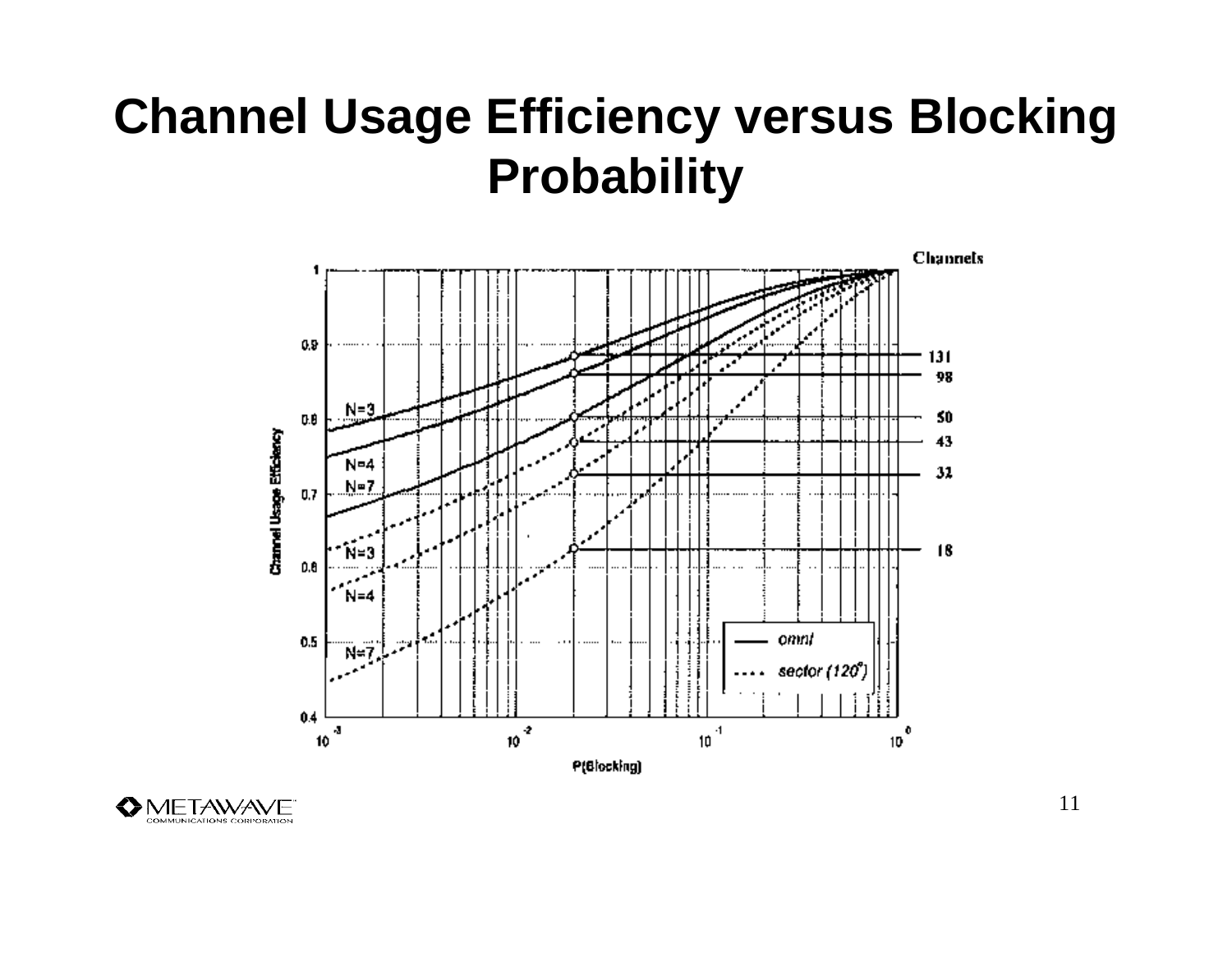## **Performance of Switched Beam**



The performance of switched beam either can be used to improve the C/I or to migrate from N=7 to N=4.

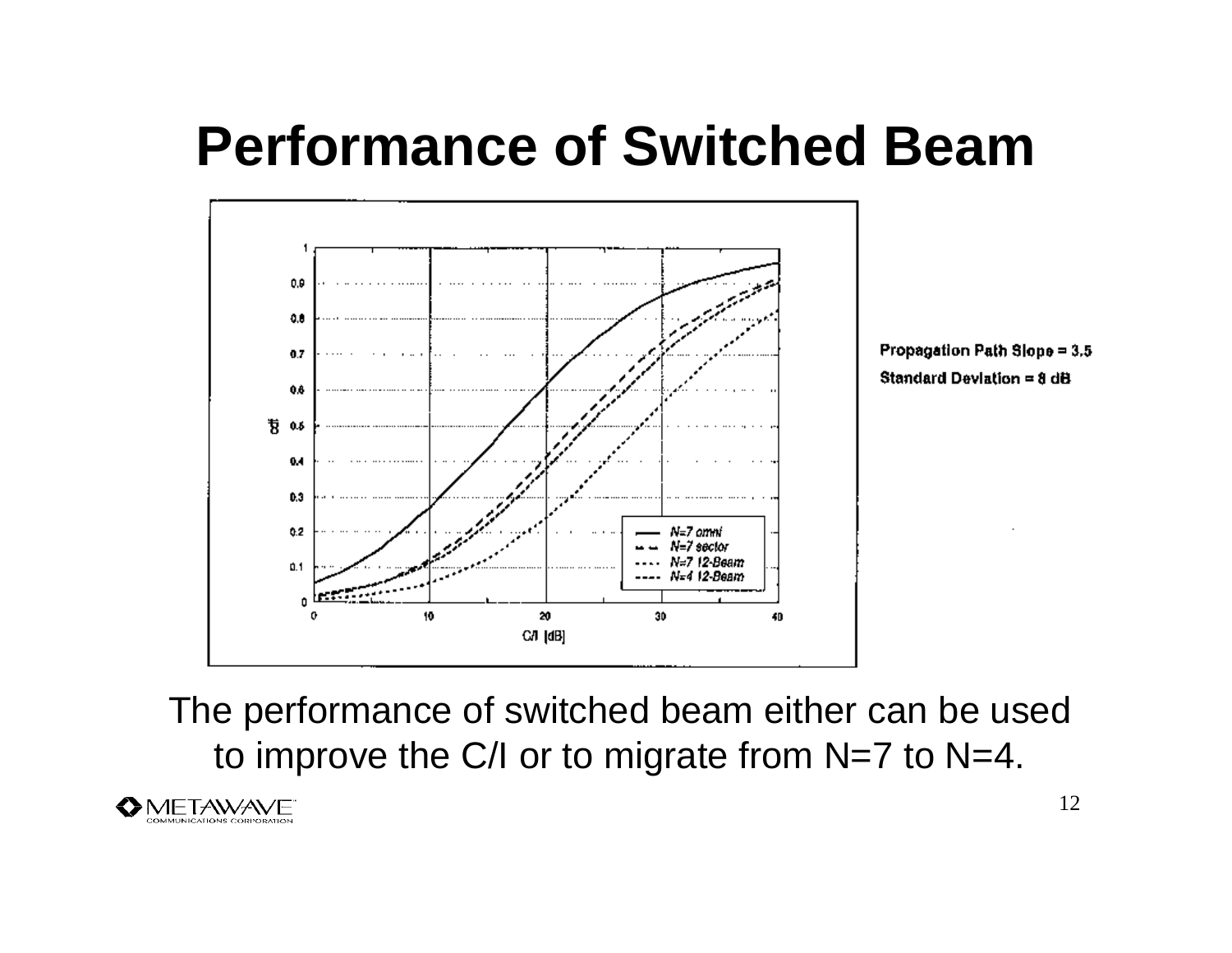## **Increased Capacity from Existing Network**



By increasing capacity, smart antennas clear RF spectrum for the introduction of digital service and minimize the need for new cell sites. 13 **METAWAVE**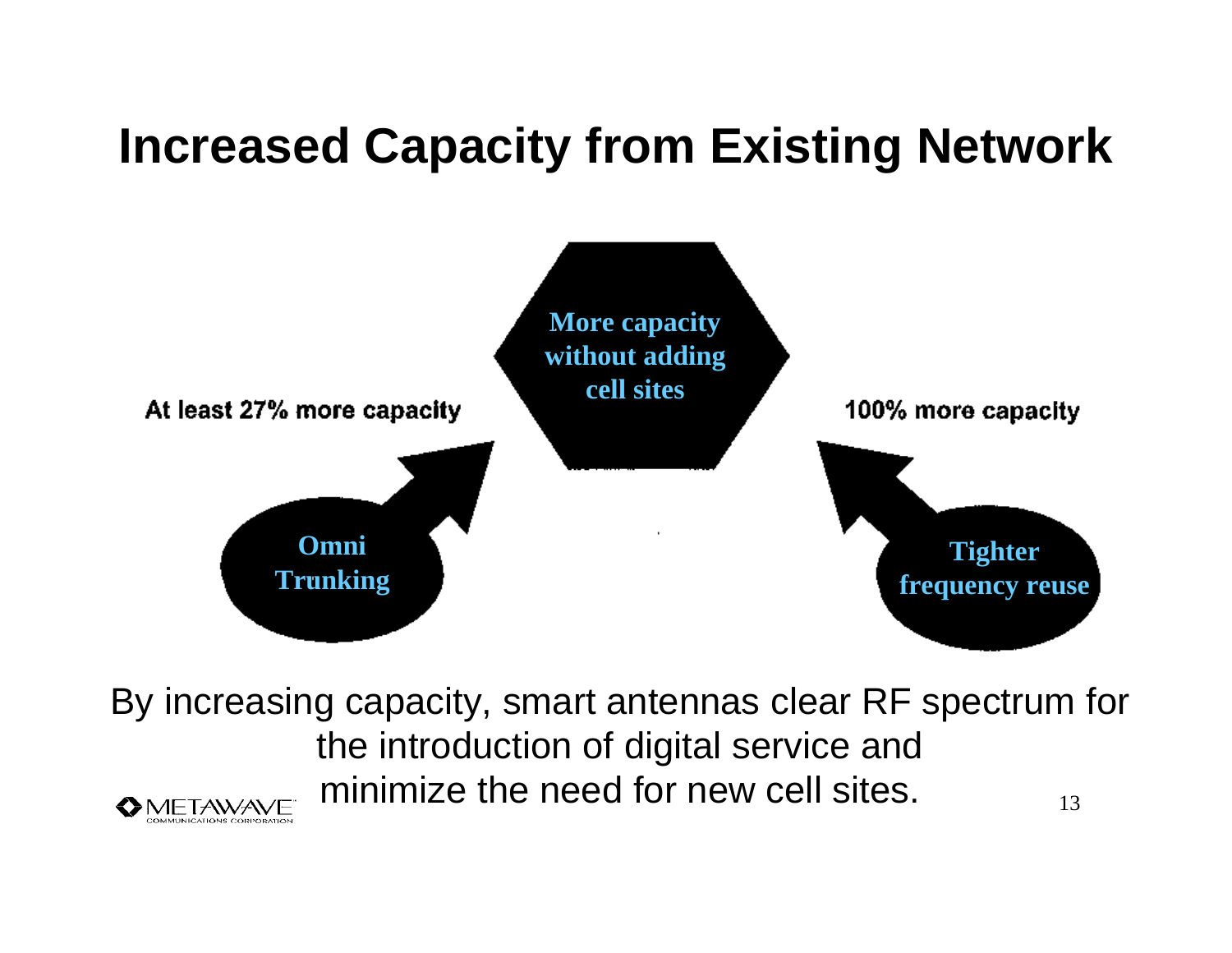# **System Description**

- 12 fixed 30-degree beams
- Analog and CDMA operate independently with the same antennas
	- unlocks analog and CDMA sector definitions
	- ability to optimize each system independently
- Analog operation
	- two best beams based on a combination of signal strength and SAT/DSAT are connected to the radio
	- switch matrix updates beam assignments every 1.5 seconds
- **CDMA** operation
	- supports three variable sector sizes Tx and Rx
	- facilitates load balancing which increases capacity

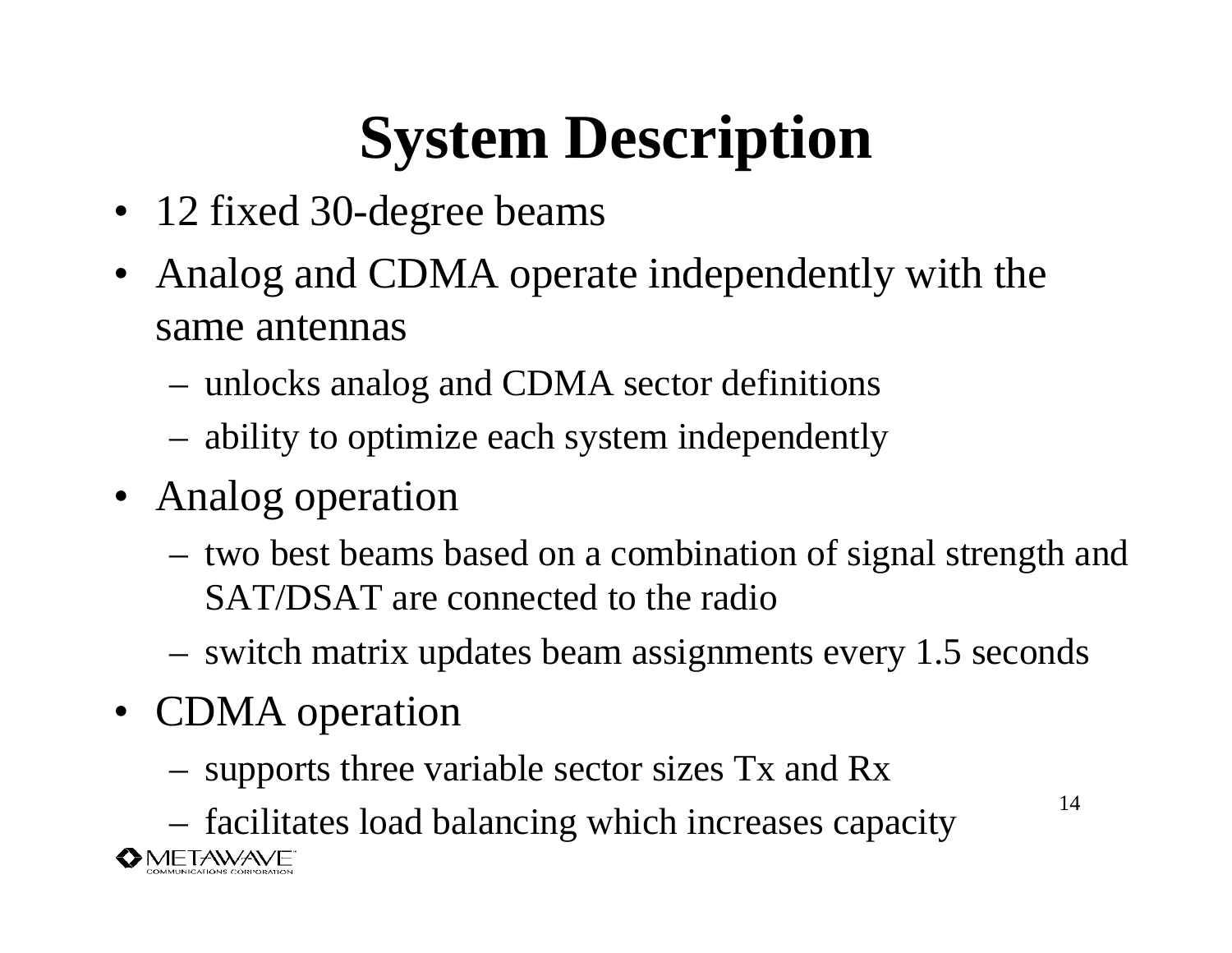#### **Pattern for 30 Degree Bandwidth Antenna**



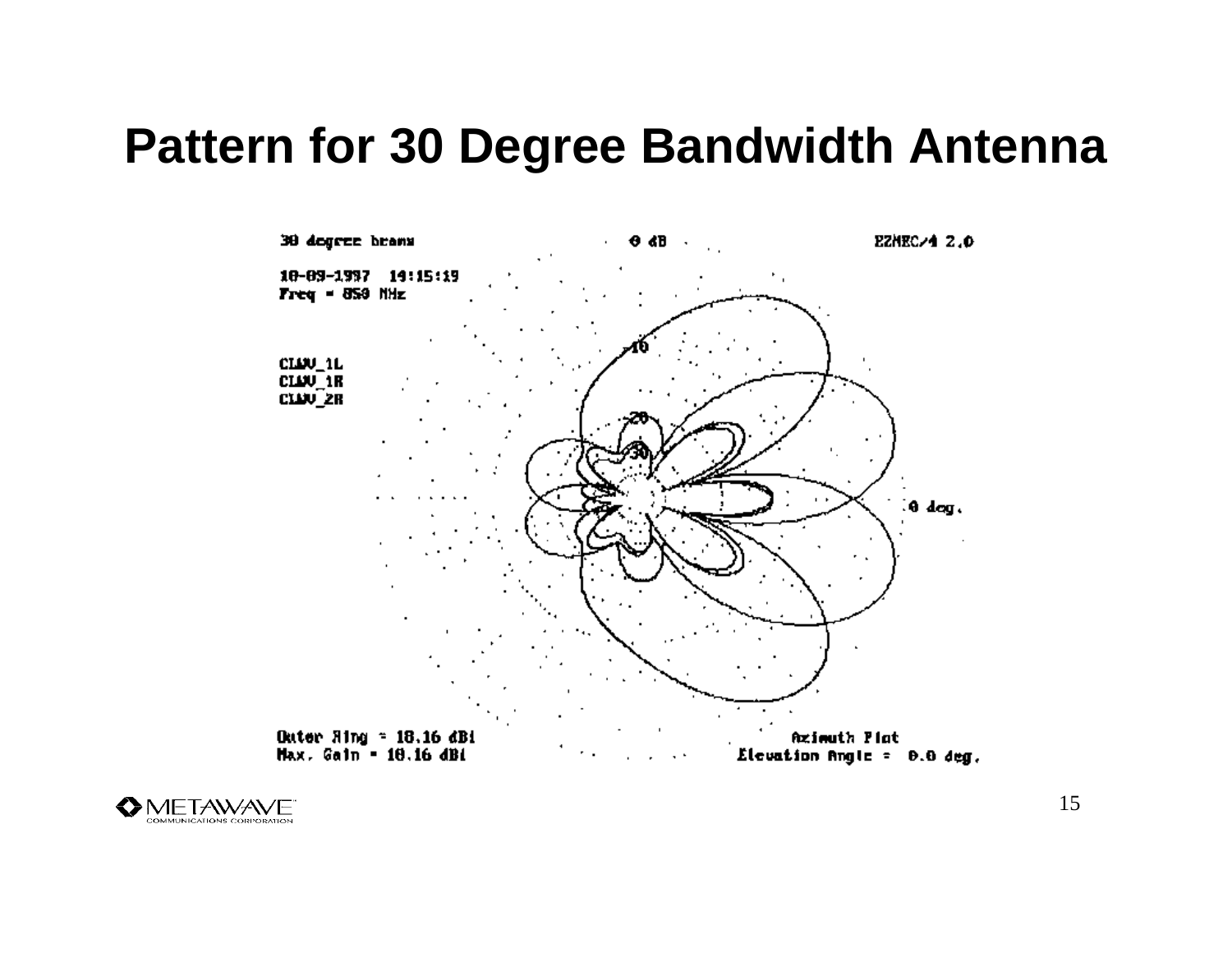# **System Block Diagram**

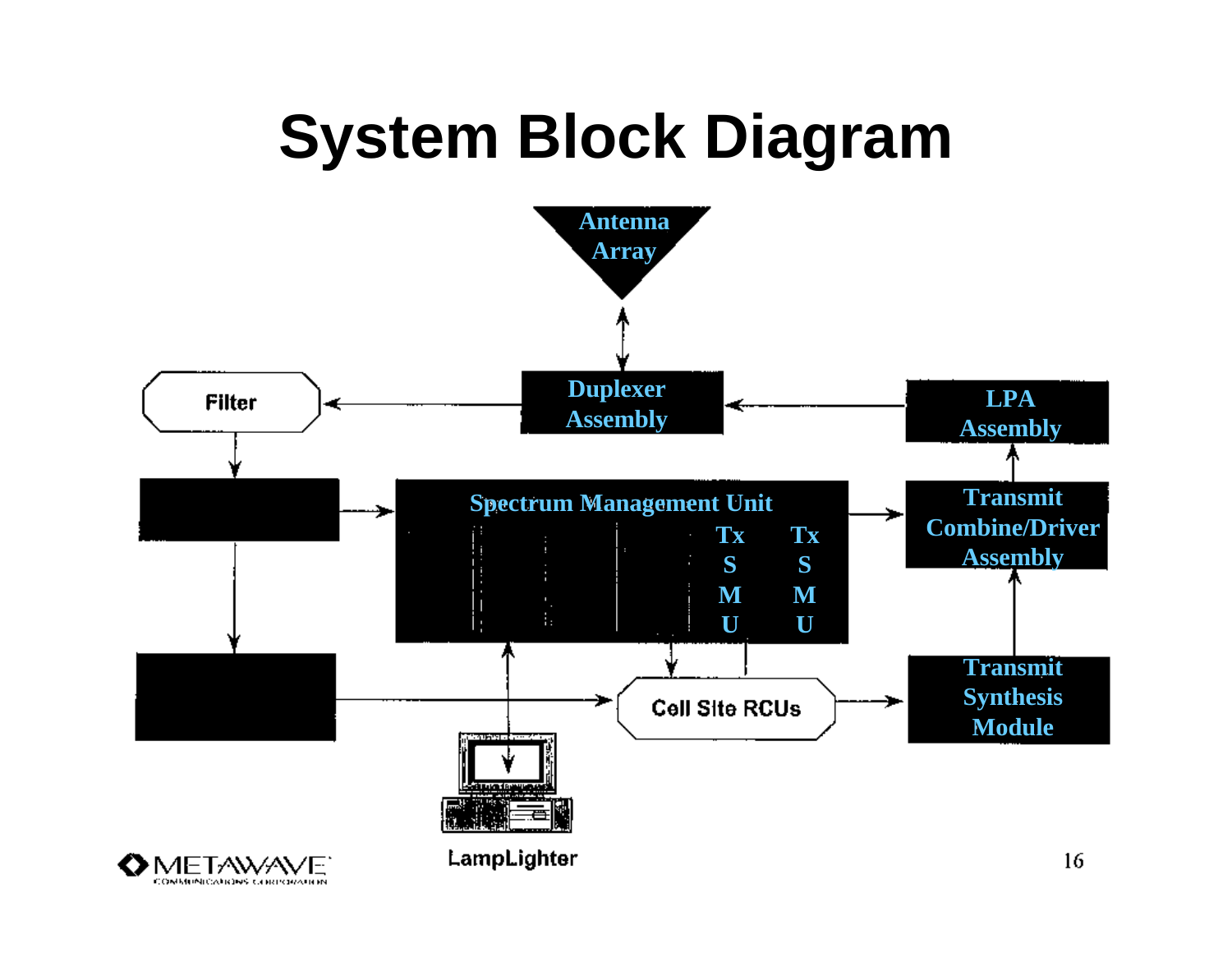# **System Block Diagram**



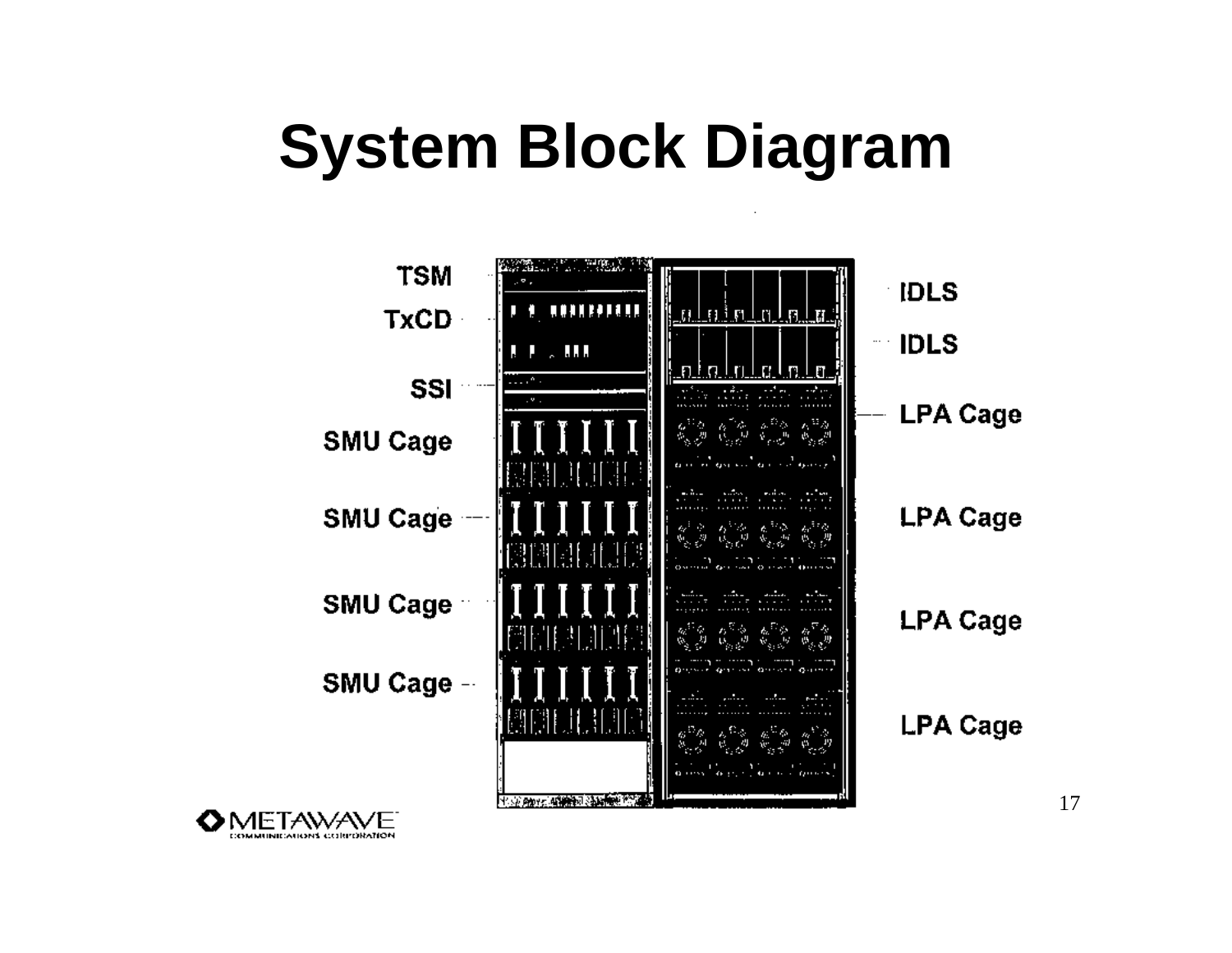# **Drive Routes: Omni**على بين  $#3$ 机螺旋体 ÷. п

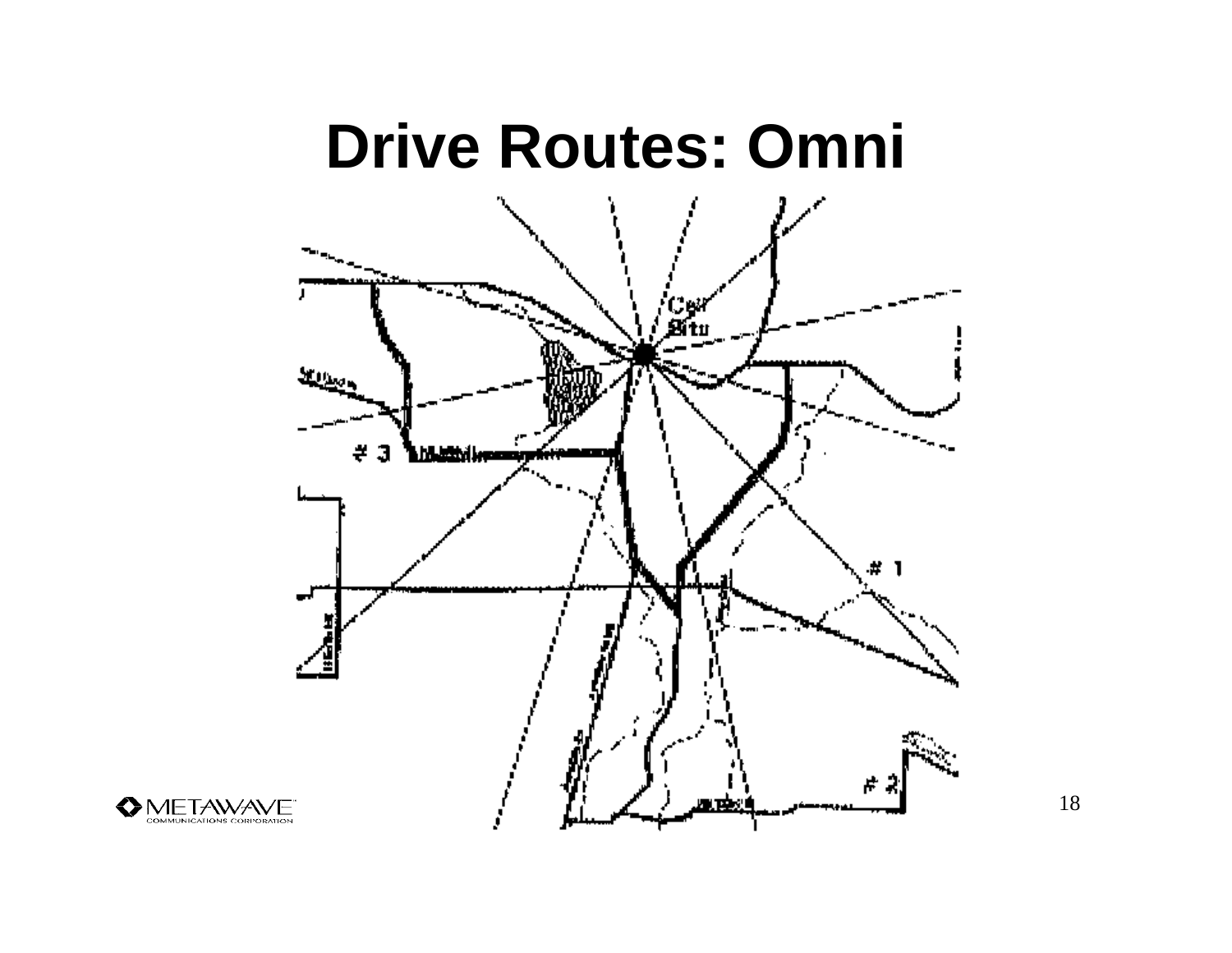#### **C/I Improvement: 12 Beam Over Omni**





19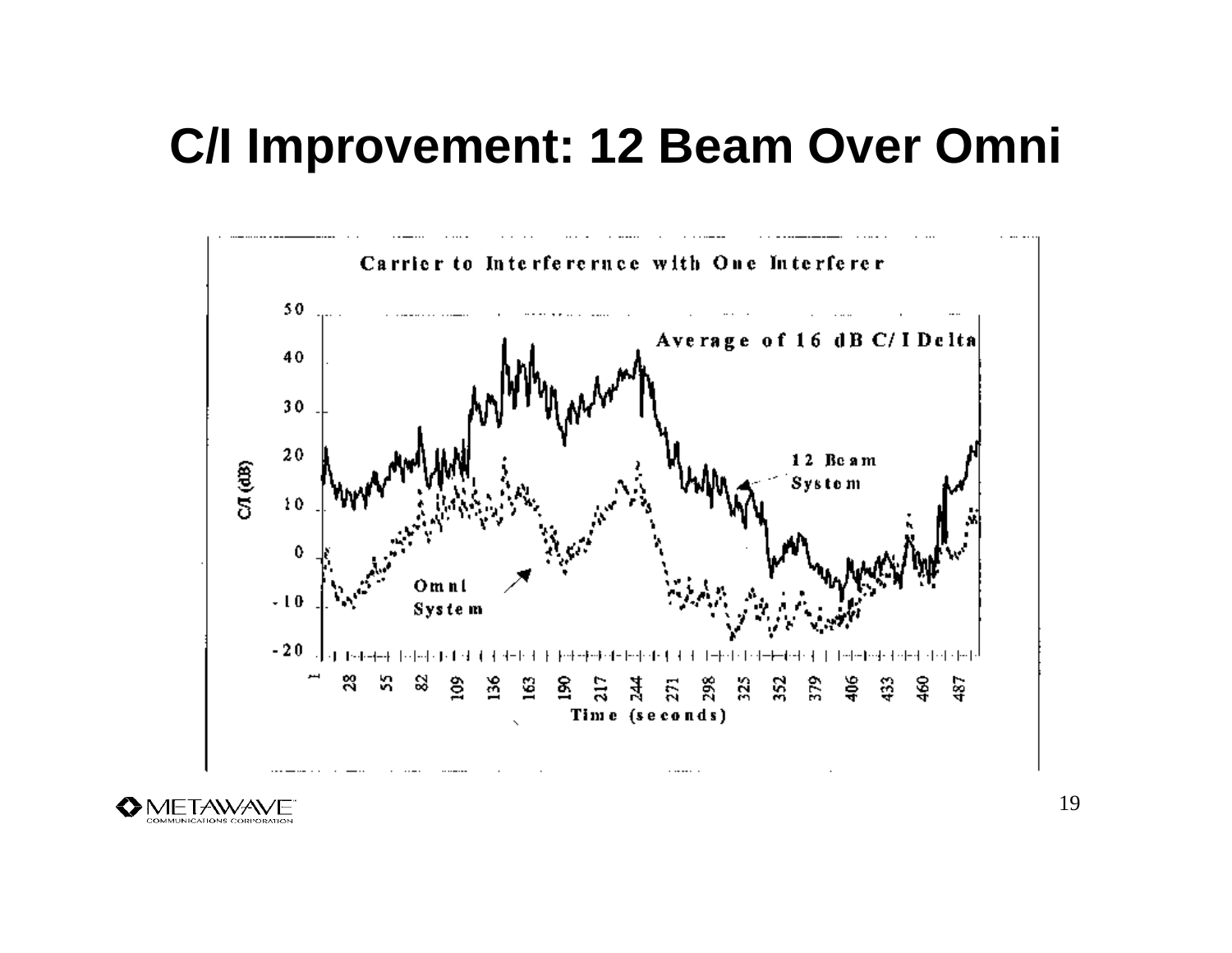## **SpotLight vs. OMNI C/I Testing Results Two Interferers**

|               | <b>MEN IVECT</b>    | <b>EXAMELOGENES</b> | <b>Antenna Antenna</b> | Original SpotLight        | CILAN     |
|---------------|---------------------|---------------------|------------------------|---------------------------|-----------|
| Sub-<br>urban | Medium <sup>®</sup> | Flat                | omni                   | 30 <sup>°</sup> multibeam | 13.5dB    |
| Sub-<br>urban | Medium              | Flat                | omni                   | 30 <sup>o</sup> multibeam | 11.5 dB   |
| Sub-<br>urban | <b>Medium</b>       | Flat                | omni                   | 30 <sup>o</sup> multibeam | 13.0 dB   |
| Rural         | Light               | Flat                | omni                   | 30 <sup>o</sup> multibeam | $10.0$ dB |

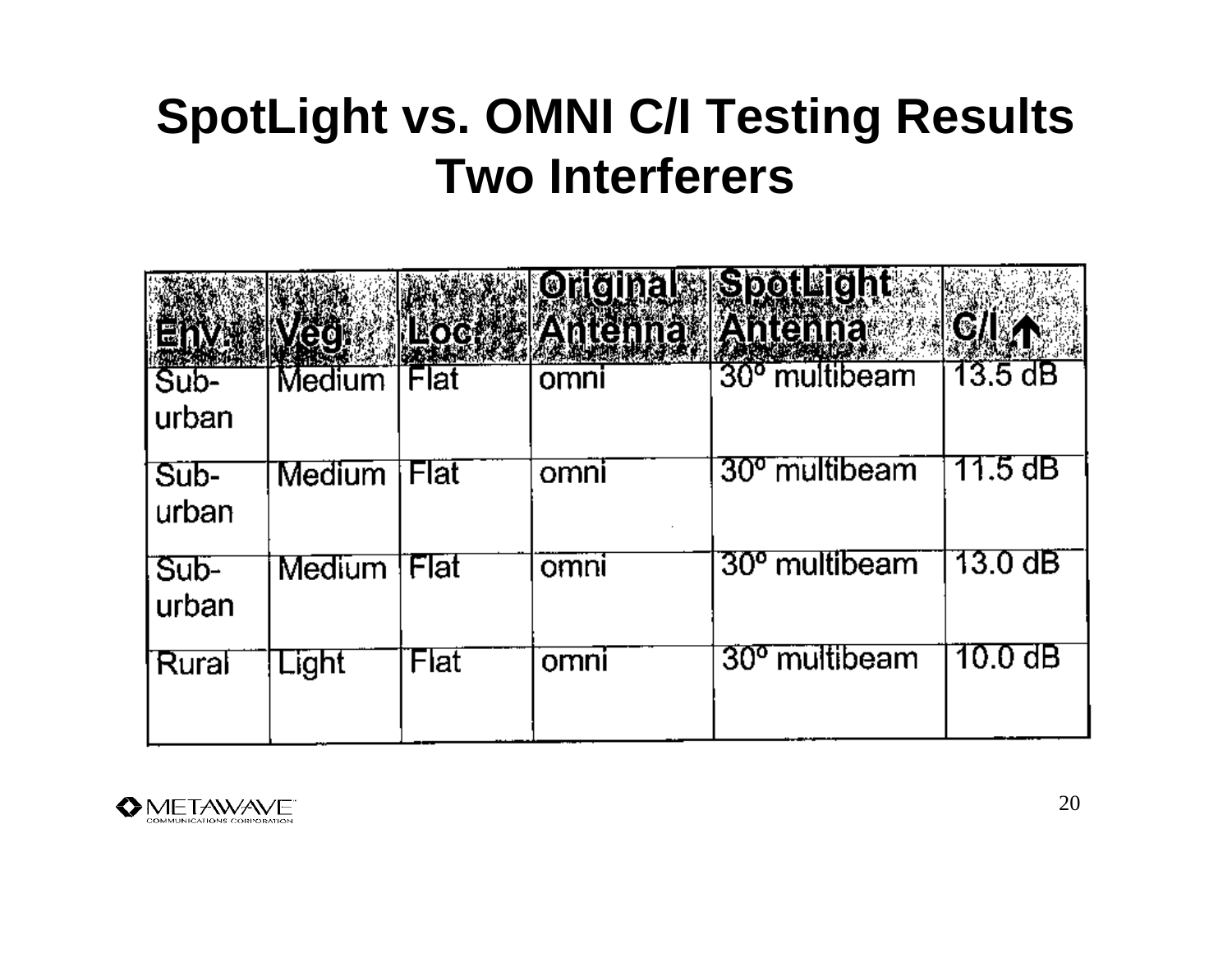#### **C/I Improvement: 12 Beam versus 3 Sector**



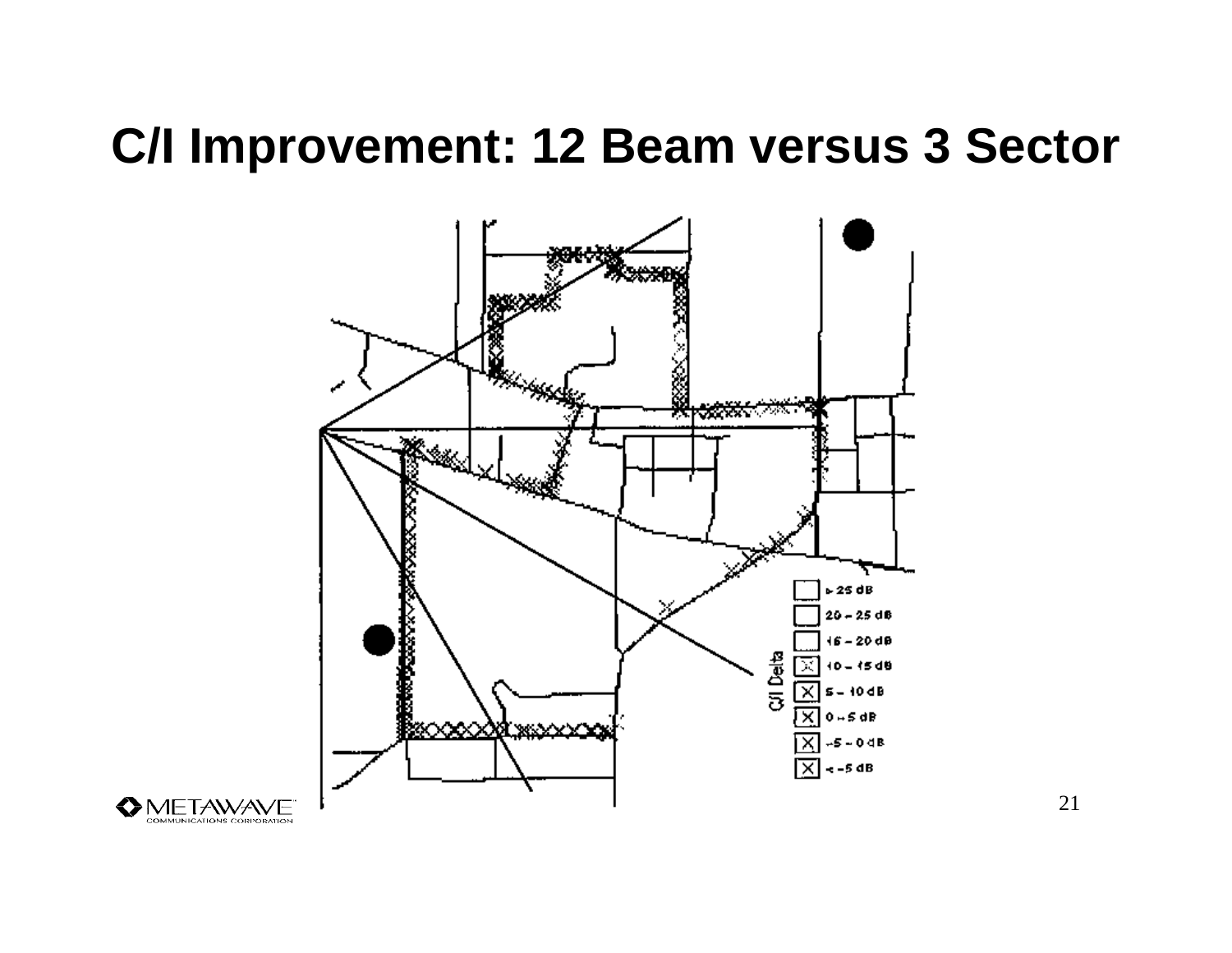## **SpotLight vs. Sector C/I Testing Results Two Interferers**

|                 | var inværets  | $\blacksquare$ $\blacksquare$ $\lozenge$ $\lozenge$ $\lozenge$ $\lozenge$ |                         | <b>Chemal SpotMeint</b><br>Antenna Antenna a | CIRA               |
|-----------------|---------------|---------------------------------------------------------------------------|-------------------------|----------------------------------------------|--------------------|
| Sub-<br>urban   | Light         | <b>Hill Top</b>                                                           | $60o$ sector            | 15 <sup>°</sup> multibeam                    | 7.3dB              |
| Sub-<br>urban   | Light         | <b>Hill</b><br>Top                                                        | 120° sector             | 30 <sup>°</sup> multibeam                    | $7.0\ \mathrm{dB}$ |
| $Sub-$<br>urban | <b>Medium</b> | Flat                                                                      | $120^{\circ}$ sector    | 30 <sup>°</sup> multibeam                    | $8.6\ \mathrm{dB}$ |
| Sub-<br>urban   | Medium        | Flat                                                                      | 120º sector             | 30º multibeam                                | $8.0 \text{ dB}$   |
| $Sub-$<br>urban | Medium        | Flat                                                                      | 120 <sup>°</sup> sector | 30 <sup>o</sup> multibeam                    | 7.6 dB             |

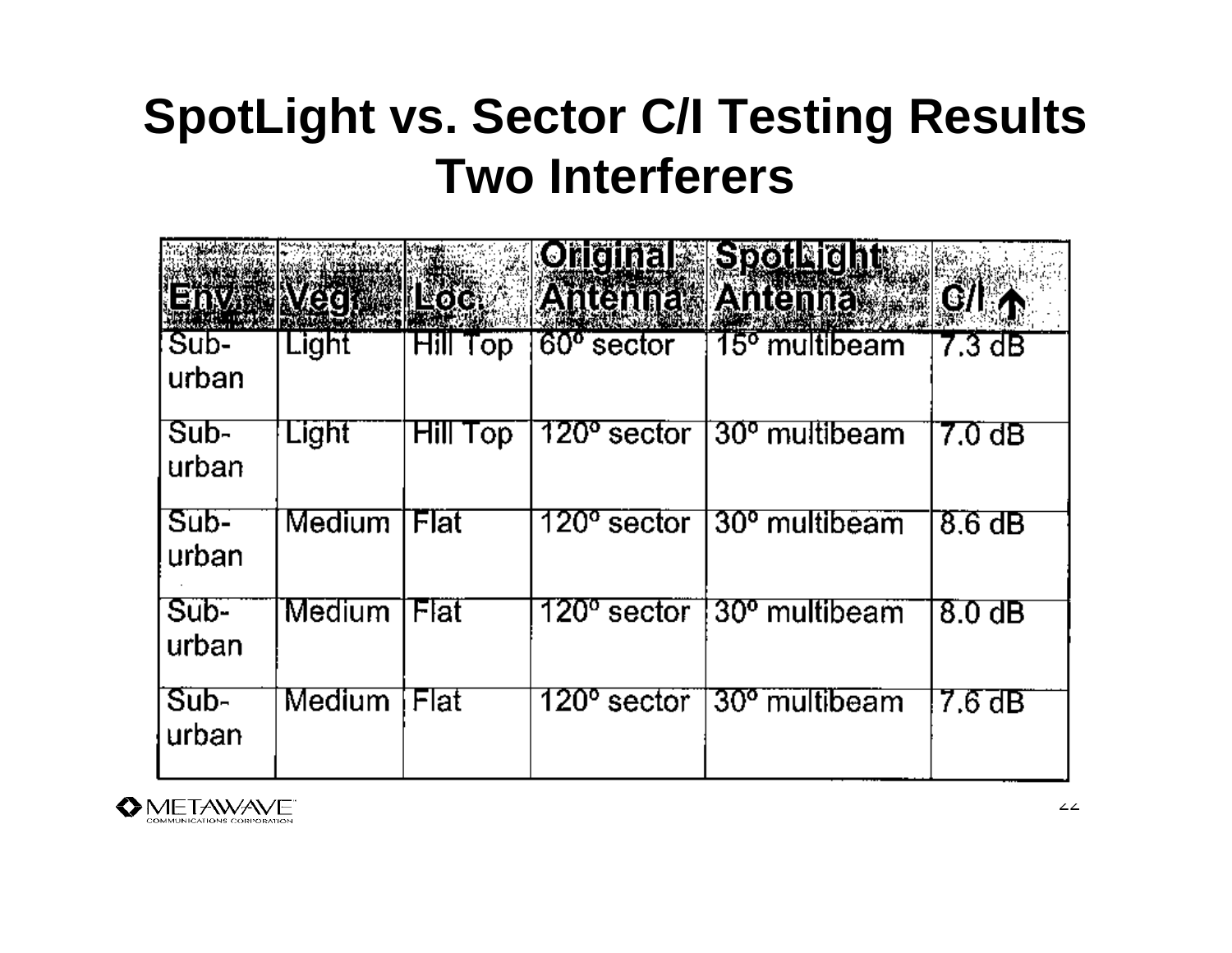# **Beam Usage**





23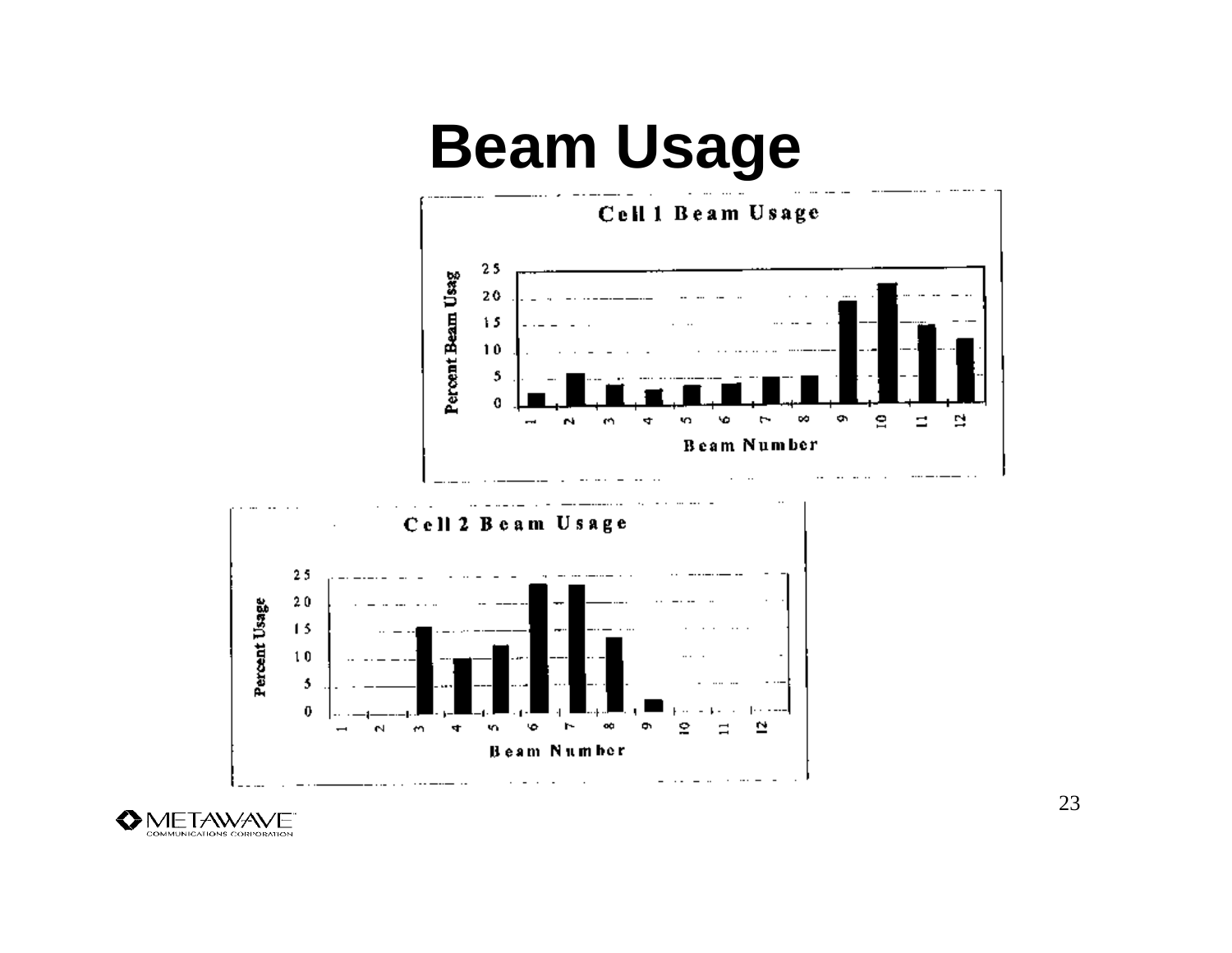# **Sector Combining**



| <b>System Setup</b>      | Seizues Denied<br>(Service Busy) | % Handoff<br><b>Completions</b> | <b>Seizures</b><br>Assigned |
|--------------------------|----------------------------------|---------------------------------|-----------------------------|
| Thee Sector System       | 169.56                           | 96.54                           | 8652.89                     |
| <b>Two Sector System</b> | 82.36                            | 96.45                           | 9262.27                     |

 $\cdot$ 



 $\sim$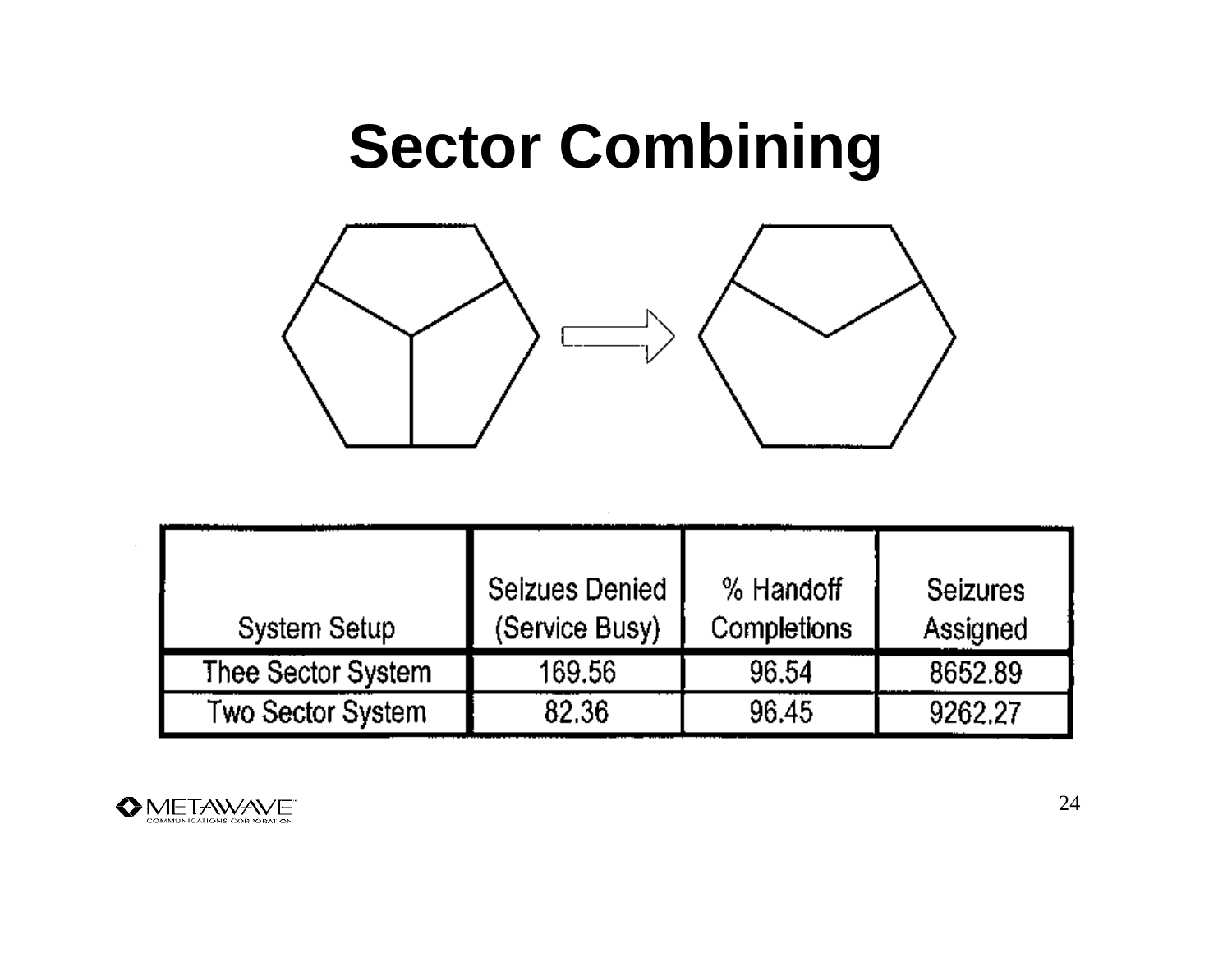#### **Frequency Planning with Non-standard sectors**







25